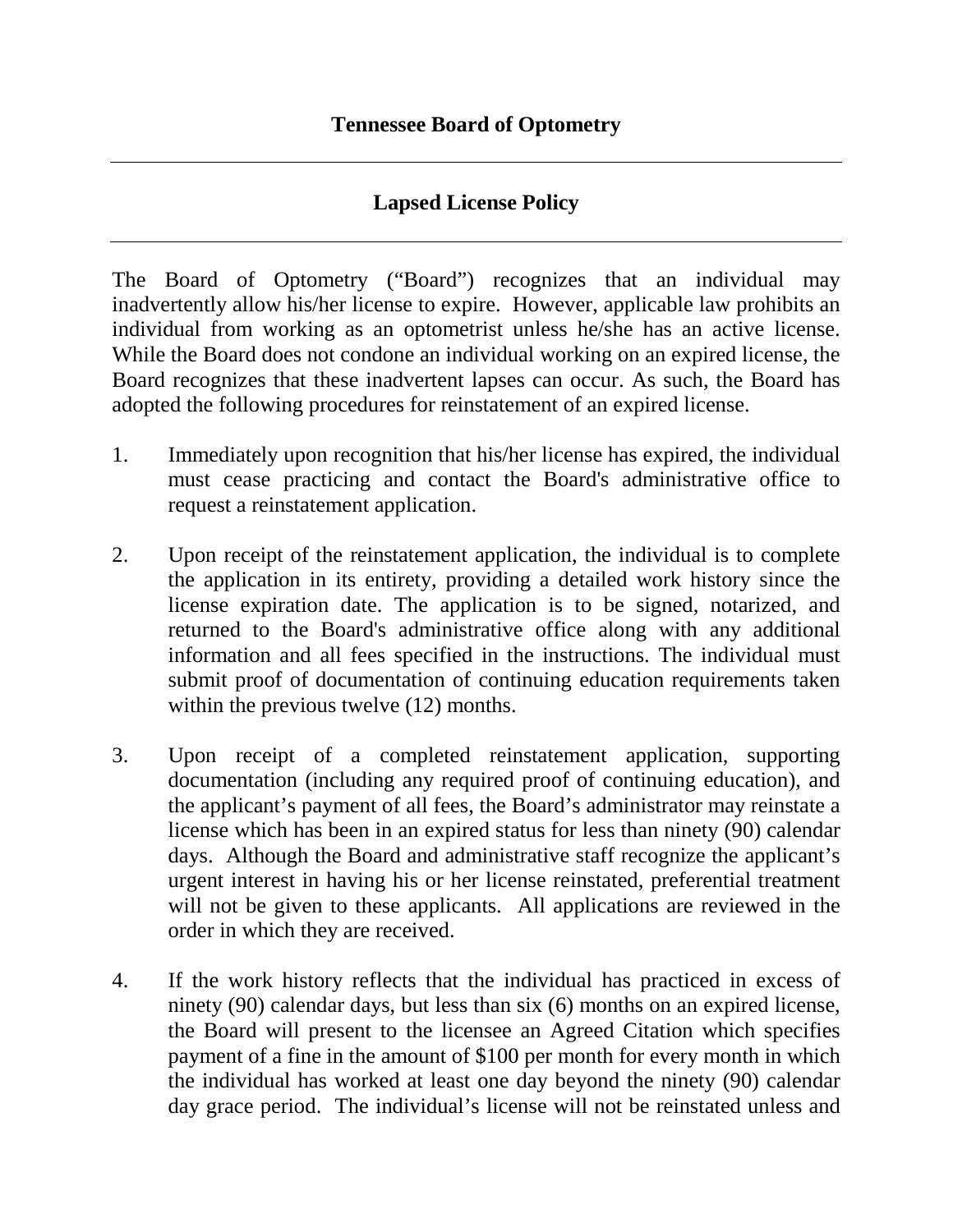until the Agreed Citation is executed by the licensee and payment of the fine remitted to the Board's administrative office.

- A. The licensee shall be notified that all Agreed Citations prepared in accordance with this policy shall be reportable on the Department of Health's website, its disciplinary action report issued in the month the action is taken, and to all appropriate federal databanks including the National Practitioner Data Bank.
- B. This remedy is only available to those optometrists who have practiced on a lapsed license for less than six (6) months from the date the license went into expired status.
- 5. If the licensee refuses to execute the Agreed Citation and/or remit the civil penalty described therein within sixty (60) days of the date the Agreed Citation is sent to the licensee, or if the licensee practiced on a lapsed license for six (6) months or longer, the licensee shall be referred to the Office of Investigations and Office of General Counsel for formal disciplinary action. Upon a proven violation, the minimum disciplinary action for this violation shall be:
	- A. A formal and reportable Reprimand on the license;
	- B. Assessment of civil penalties in an amount to exceed \$500 per month for every month in which the individual has worked at least one day beyond the ninety (90) calendar day grace period;
	- C. Assessment of costs associated with investigating and prosecuting the matter; and
	- D. Any and all other remedies the Board deems appropriate.